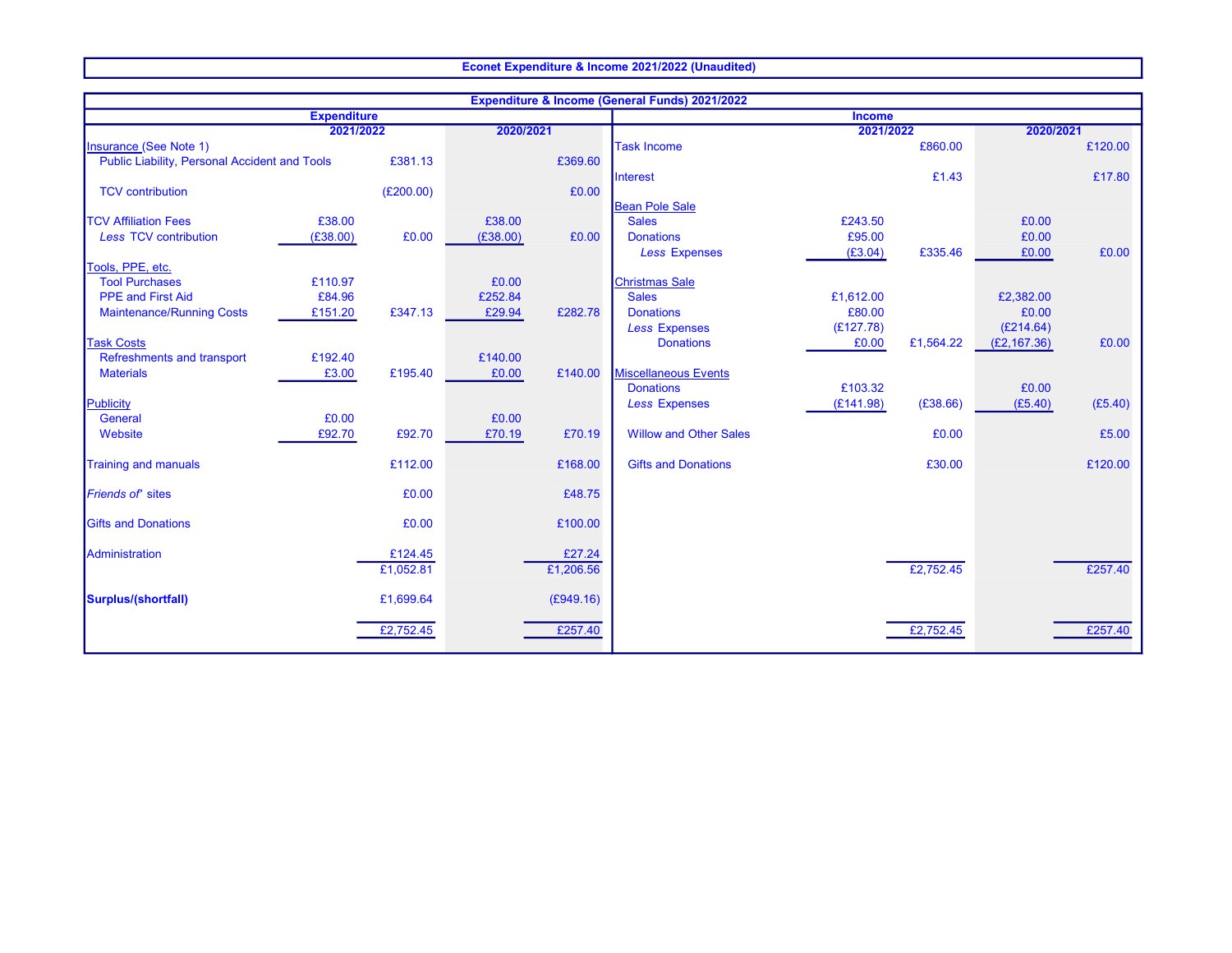| <b>Expenditure &amp; Income (Restricted Funds - Together for Our Planet) 2021/2022</b> |                    |           |               |               |           |  |  |
|----------------------------------------------------------------------------------------|--------------------|-----------|---------------|---------------|-----------|--|--|
|                                                                                        | <b>Expenditure</b> |           |               | <b>Income</b> |           |  |  |
|                                                                                        | 2021/2022          | 2020/2021 |               | 2021/2022     | 2020/2021 |  |  |
| Expenditure                                                                            | £0.00              | £0.00     | <b>Grants</b> | £10,000.00    | £0.00     |  |  |
|                                                                                        | £0.00              | £0.00     |               | £10,000.00    | £0.00     |  |  |
| Surplus/(shortfall)                                                                    | £10,000.00         | £0.00     |               |               |           |  |  |
|                                                                                        | £10,000.00         | £0.00     |               | £10,000.00    | £0.00     |  |  |

| <b>Expenditure &amp; Income (Restricted Funds - Friends of Cemetery Junction - RVA Grant) 2021/2022</b> |                    |           |                 |           |           |  |  |  |
|---------------------------------------------------------------------------------------------------------|--------------------|-----------|-----------------|-----------|-----------|--|--|--|
|                                                                                                         | <b>Expenditure</b> |           | <b>Income</b>   |           |           |  |  |  |
|                                                                                                         | 2021/2022          | 2020/2021 |                 | 2021/2022 | 2020/2021 |  |  |  |
| <b>Membership subscription</b>                                                                          | £17.00             | £0.00     | <b>Receipts</b> | £0.00     | £0.00     |  |  |  |
|                                                                                                         | £17.00             | £0.00     |                 | £0.00     | £0.00     |  |  |  |
| Surplus/(shortfall)                                                                                     | (E17.00)           | £0.00     |                 |           |           |  |  |  |
|                                                                                                         | £0.00              | £0.00     |                 | £0.00     | £0.00     |  |  |  |

| <b>Funds Summary</b>                                               |            |            |            |            |  |  |  |  |  |
|--------------------------------------------------------------------|------------|------------|------------|------------|--|--|--|--|--|
|                                                                    | 2020/2021  |            |            |            |  |  |  |  |  |
| <b>General Funds</b>                                               |            |            |            |            |  |  |  |  |  |
| <b>Brought Forward</b>                                             | £14.449.48 |            | £15,398.64 |            |  |  |  |  |  |
| Surplus/(shortfall)                                                | £1,699.64  | £16,149.12 | (E949.16)  | £14,449.48 |  |  |  |  |  |
| <b>Restricted Funds - Together for Our Planet Grant</b>            |            |            |            |            |  |  |  |  |  |
| <b>Brought Forward</b>                                             | £0.00      |            | £0.00      |            |  |  |  |  |  |
| Surplus/(shortfall)                                                | £10,000.00 | £10,000.00 | £0.00      | £0.00      |  |  |  |  |  |
| <b>Restricted Funds - Friends of Cemetery Junction - RVA Grant</b> |            |            |            |            |  |  |  |  |  |
| <b>Brought Forward</b>                                             | £104.92    |            | £104.92    |            |  |  |  |  |  |
| Surplus/(shortfall)                                                | (E17.00)   | £87.92     | £0.00      | £104.92    |  |  |  |  |  |
|                                                                    |            | £26,237.04 |            | £14,554.40 |  |  |  |  |  |
|                                                                    |            |            |            |            |  |  |  |  |  |